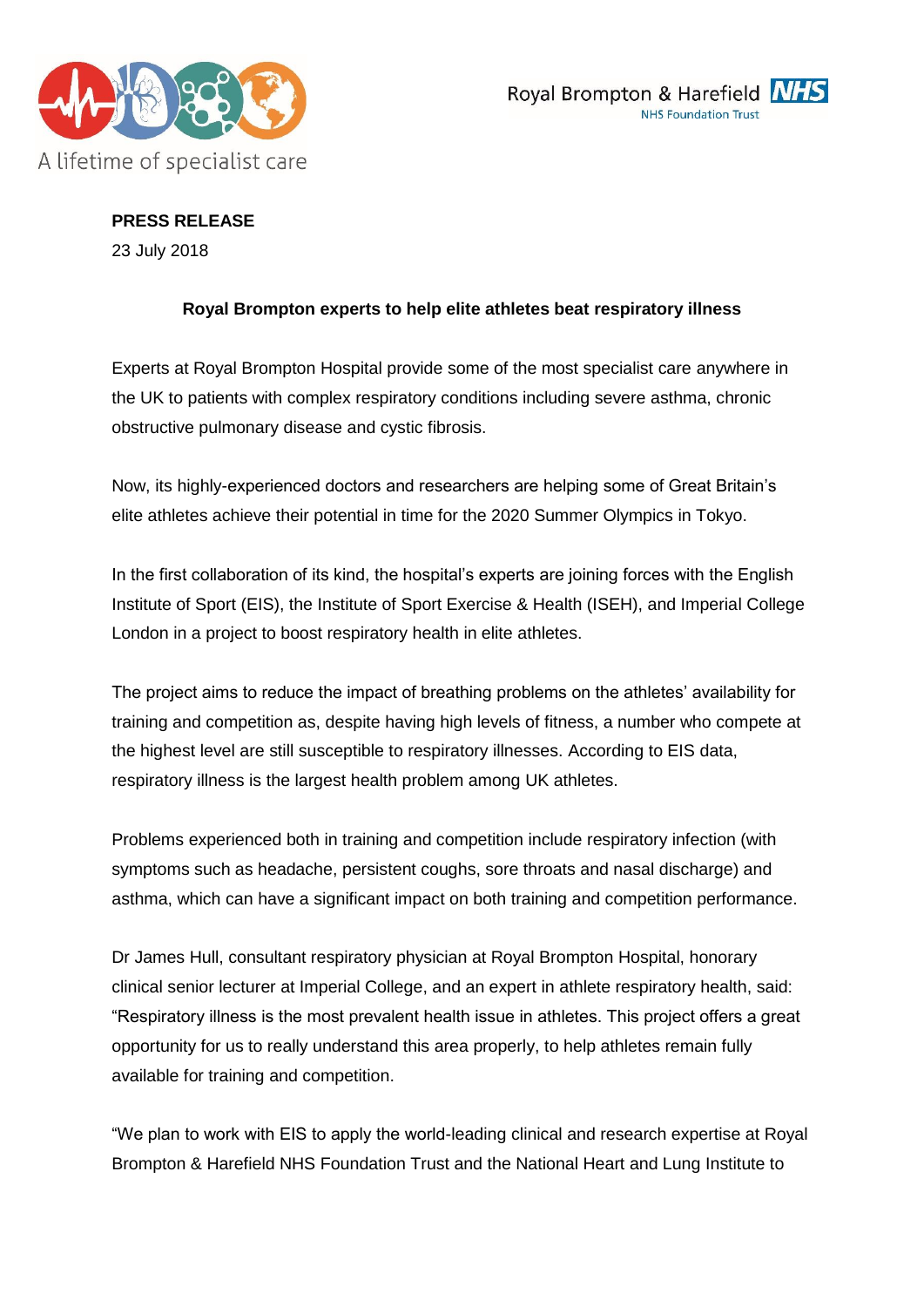inform best care for athletes, by identifying and supporting the application of state-of-the-art assessment and treatments."

The project will evaluate and support improved care in the prevention, detection and diagnosis of respiratory illness, in over a hundred athletes identified as being particularly susceptible, from a cross-section of Olympic and Paralympic sports.

These athletes will undergo a battery of tests, including lung function, immune and allergy status, respiratory tract bacterial profile, medication use and illness history at EIS sites across England.

Alongside the World Class Programme (WCP), UK Sport's National Lottery funded initiative supporting the delivery of success at the world's most significant sporting events, the project team will aim to ensure the athletes get best practice advice on how to prevent and manage respiratory illness.

In the two-year period to 20 July 2017, there were 630 respiratory illnesses recorded in 402 athletes, with an average of nine days of restricted training per occurrence, totalling around 5,800 days or nearly 16 years of training days impacted.

Over 30 per cent of the affected athletes had repeated occurrences in the two-year period, with the diagnosis of upper respiratory tract infection (URTI e.g. sinusitis, laryngitis and the common cold) accounting for 85 per cent of them followed by asthma with 11 per cent. It is also likely that under-reporting and self-managing of respiratory illness means that the rate and impact is likely to be higher still.

Dr Rod Jaques, director of medical services at the EIS, said: "A key part of our work with sports is to improve the health and wellbeing of athletes.

"It is therefore the aim to optimise respiratory health management to not only cut down on lost training time due to illness, but to improve the overall health and well-being of athletes.

"The cross collaboration and expertise from different partners is key to this project's success. Royal Brompton Hospital is one of the top institutions for understanding upper and lower respiratory tract problems in the UK, the data we collect will be vital in progressing our understanding of athlete respiratory illness and health."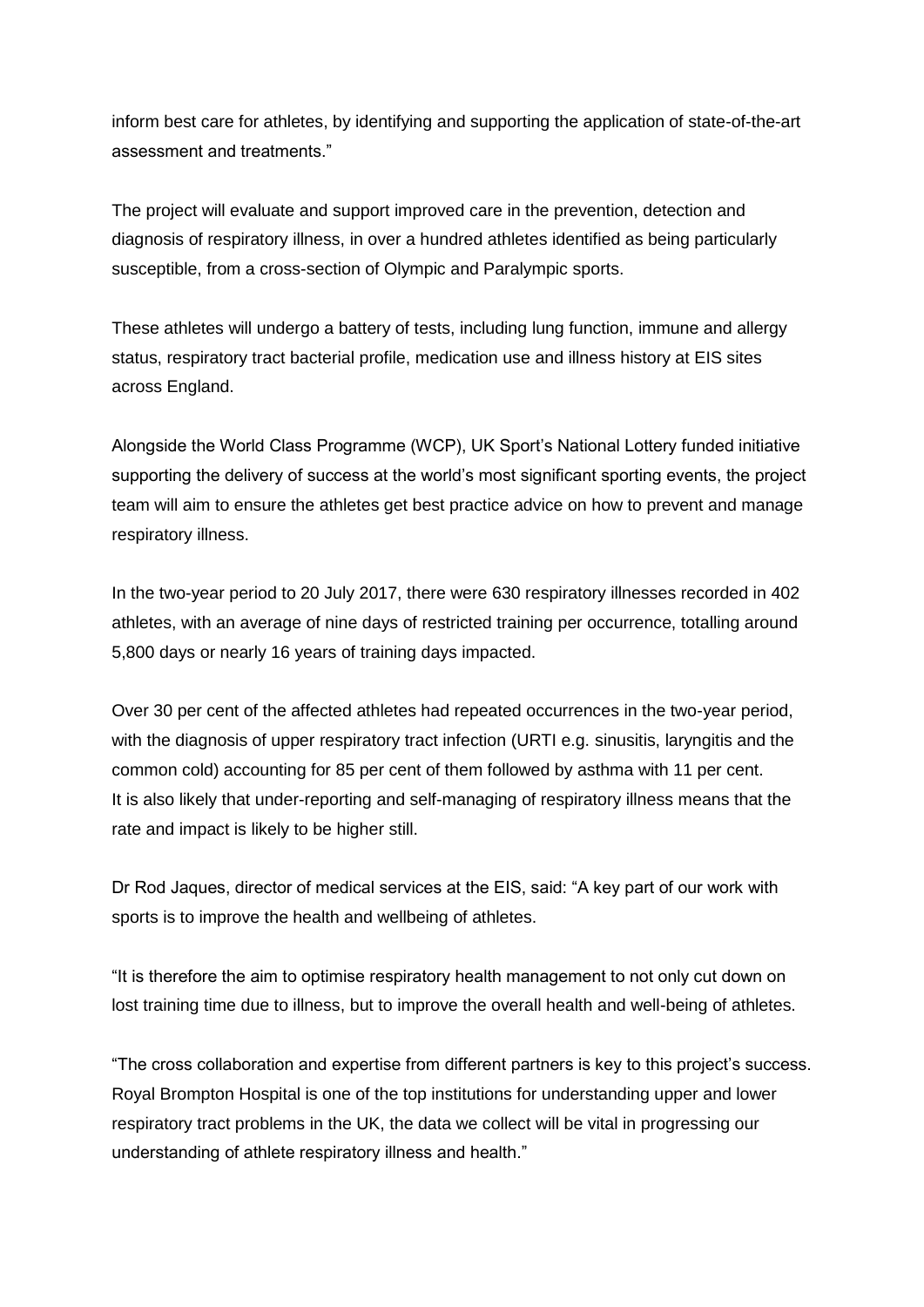The results are likely to have wider public application with respiratory illness being a major economic and healthcare concern in the UK.

#### **Ends**

#### **For further information, please contact:**

Lucy Hunter Communications officer Royal Brompton & Harefield NHS Foundation Trust Tel: 020 7352 8121 (ext.82237) Email: [l.hunter@rbht.nhs.uk](mailto:l.hunter@rbht.nhs.uk) Follow us on Twitter: @RBandH

### **Notes to editors**:

The EIS Athlete Health Team will lead the project in conjunction with Dr James Hull and Dr Mike Loosemore, EIS Sports Physician and Lead Consultant in Sport and Exercise Medicine at the ISEH. The project team will work closely with Royal Brompton Hospital (the UK's leading respiratory hospital), Imperial's National Heart and Lung Institute and medical and sport science practitioners from the EIS and national governing bodies.

**Royal Brompton & Harefield NHS Foundation Trust** is the UK's largest specialist centre for the treatment of heart and lung disease. Working from two sites, Royal Brompton Hospital in Chelsea, West London, and Harefield Hospital, near Uxbridge, the Trust has an international reputation for the expertise of its staff, high standard of care and research success. Experts at the Trust help patients from all age groups who have heart and lung problems and provide some of the most complex surgery and sophisticated treatments available anywhere in the world.

The Trust is the UK's largest centre for the treatment of adult congenital heart disease and is the country's leading provider of specialist respiratory care. Over the years the Trust has been responsible for major medical breakthroughs, such as the UK's first combined heart and lung transplant. It established the UK's first adult service for cystic fibrosis, which is now one of Europe's biggest treatment centres for the condition, and has pioneered the use of primary angioplasty for the treatment of heart attacks. Today the Heart Attack Centre at Harefield has one of the fastest arrival-to-treatment times in the UK, a crucial factor in patients' survival.

As a member of the Academic Health Science Centre (AHSC), in collaboration with Imperial College London, Imperial College Healthcare Trust and The Royal Marsden NHS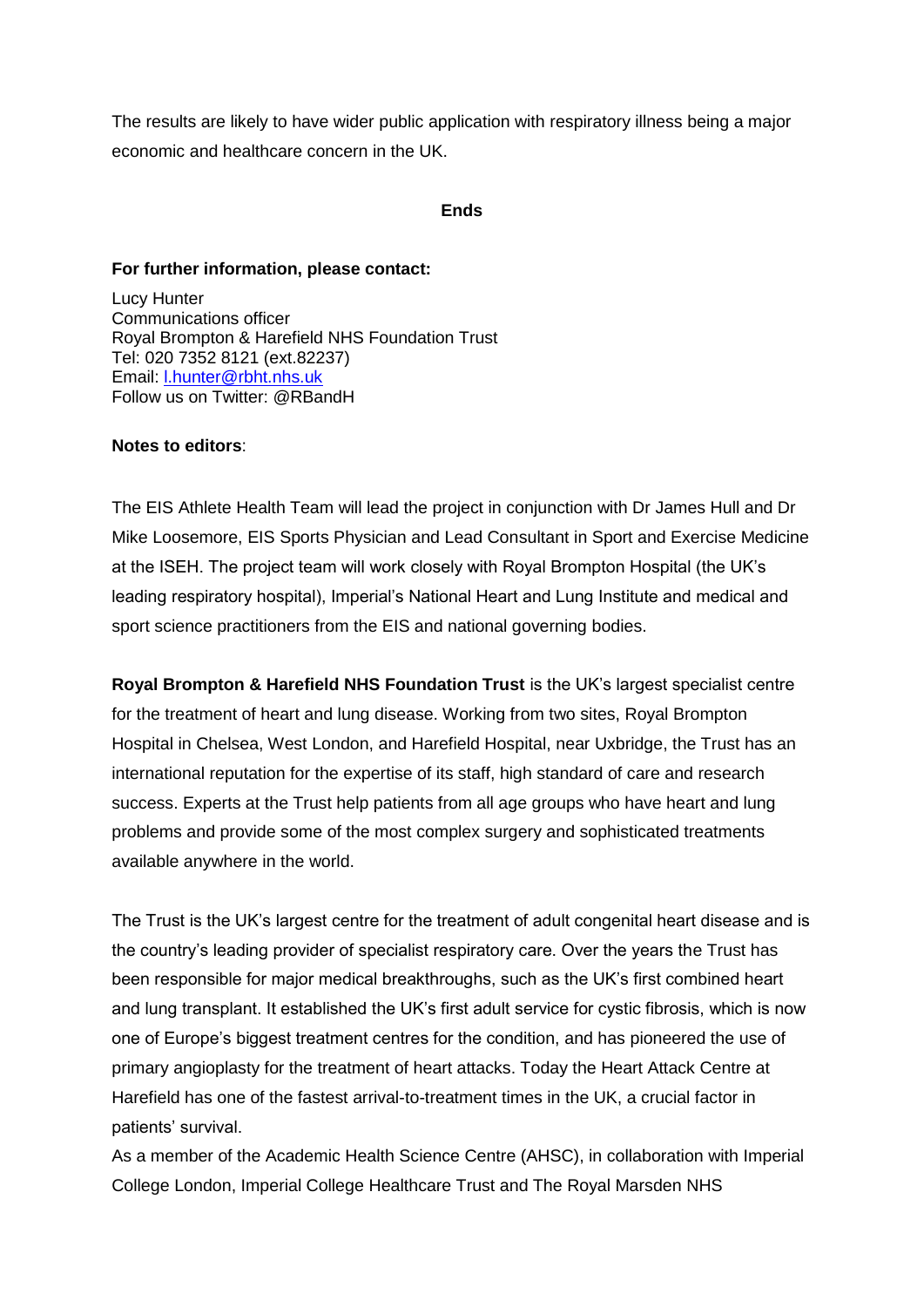Foundation Trust, the Trust helps to drive innovation and improved care for over 1.1 million patients each year in North West London, by aligning the research, education and clinical services of the partner organisations. For further information, visit [www.rbht.nhs.uk](http://www.rbht.nhs.uk/)

## **English Institute of Sport (EIS)**

The EIS was established in 2002 and since its inception has worked with sports leading up to and during Olympic and Paralympic Games, Commonwealth Games and many National, European and World events in sport.

It is a grant funded organisation through UK Sport with Olympic and Paralympic sports engaging with the EIS through their World Class Programme funding from UK Sport and English and professional sports through their Sport England and/or funding bodies. Delivering a range of performance-impacting solutions to Olympic and Paralympic sports along with a select number of non-Olympic sports through a nationwide network of expertise and facilities, the EIS is thought of as the team behind the team and it strives to be the world's leading institute of high performance sport.

The EIS worked with 93 percent of the athletes and 31 of the 34 sports that won a medal for Team GB and Paralympics GB at the Rio 2016 Olympic & Paralympic Games. Institute of Sport Exercise and Health (ISEH).

The ISEH is an exciting collaboration between UCLH (University College London Hospitals NHS Foundation Trust), HCA Hospitals, UCL, the English Institute of Sport and the British Olympic Association.

The ISEH is a major health legacy project of the London 2012 Olympic and Paralympic Games, and is a founding member of the National Centre for Sport Exercise and Medicine. ISEH seeks to deliver world-class research, teaching, training and clinical expertise in sport and exercise medicine so as to improve population health and human performance. It has a key role in promoting exercise to NHS patients and introducing exercise into the treatment plans of those patients who would benefit. The Institute plans to continue research into these areas and to offer expert teaching and training in sport and exercise medicine and other related fields. For further information please visit [www.ISEH.co.uk.](http://www.iseh.co.uk/)

### **Imperial College London**